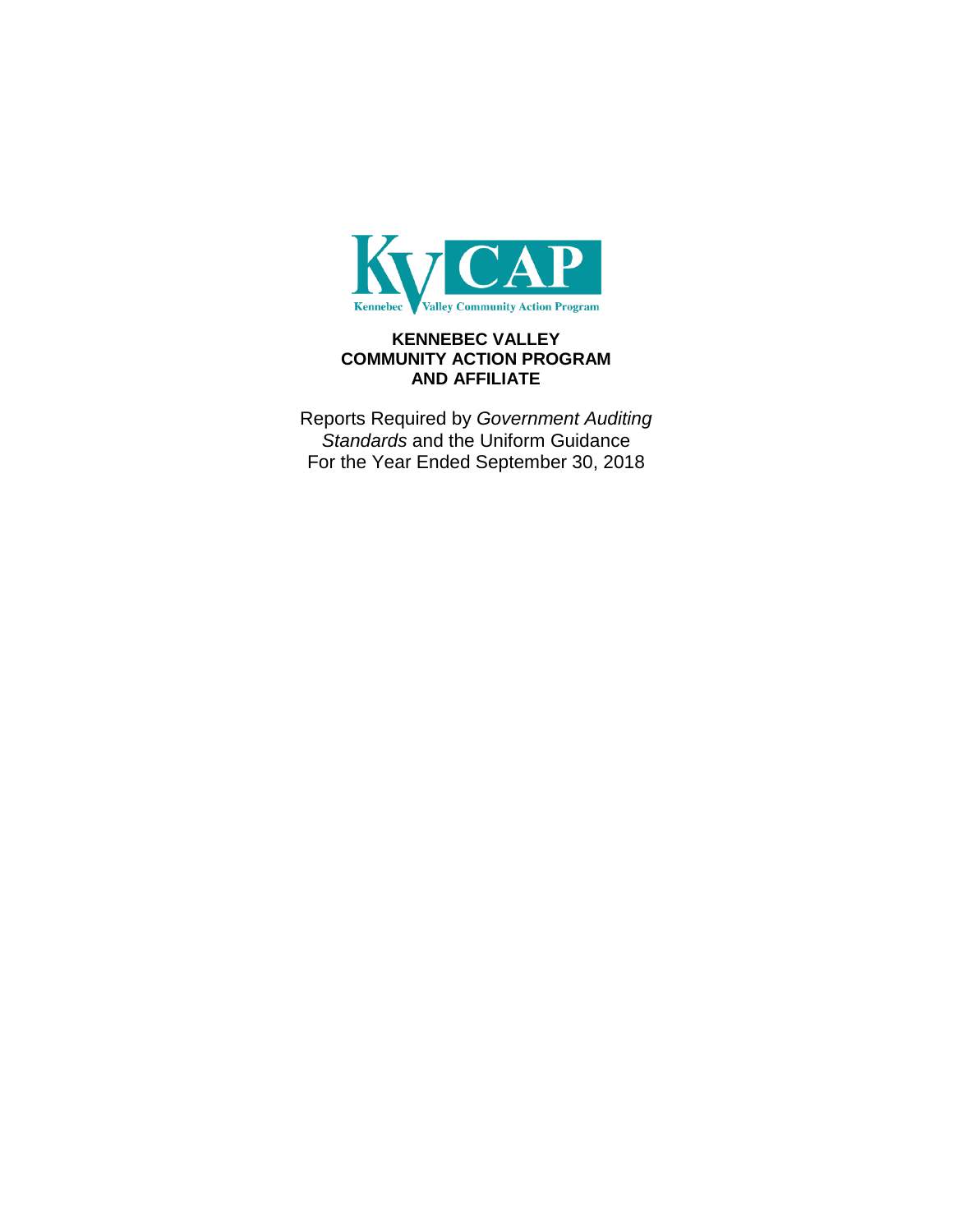| Report                                                                                                                                                                                                                                | Page    |
|---------------------------------------------------------------------------------------------------------------------------------------------------------------------------------------------------------------------------------------|---------|
| Independent Auditors' Report on Internal Control Over Financial Reporting and on<br>Compliance and Other Matters Based on an Audit of Consolidated Financial Statements<br>Performed in Accordance with Government Auditing Standards | $1 - 2$ |
| Independent Auditors' Report on Compliance for Each Major Program and on Internal<br>Control Over Compliance Required by the Uniform Guidance                                                                                         | $3 - 5$ |
| Schedule of Expenditures of Federal Awards                                                                                                                                                                                            | $6 - 7$ |
| Notes to Schedule of Expenditures of Federal Awards                                                                                                                                                                                   | 8       |
| Schedule of Findings and Questioned Costs:                                                                                                                                                                                            |         |
| Section I – Summary of Auditor's Results                                                                                                                                                                                              | 9       |
| Section II – Findings Required to be Reported Under Government Auditing Standards                                                                                                                                                     | 9       |
| Section III – Findings and Questioned Costs for Federal Awards                                                                                                                                                                        | 9       |
| Section IV – Prior Year Findings Required and Questioned Costs for Federal Awards                                                                                                                                                     | 10      |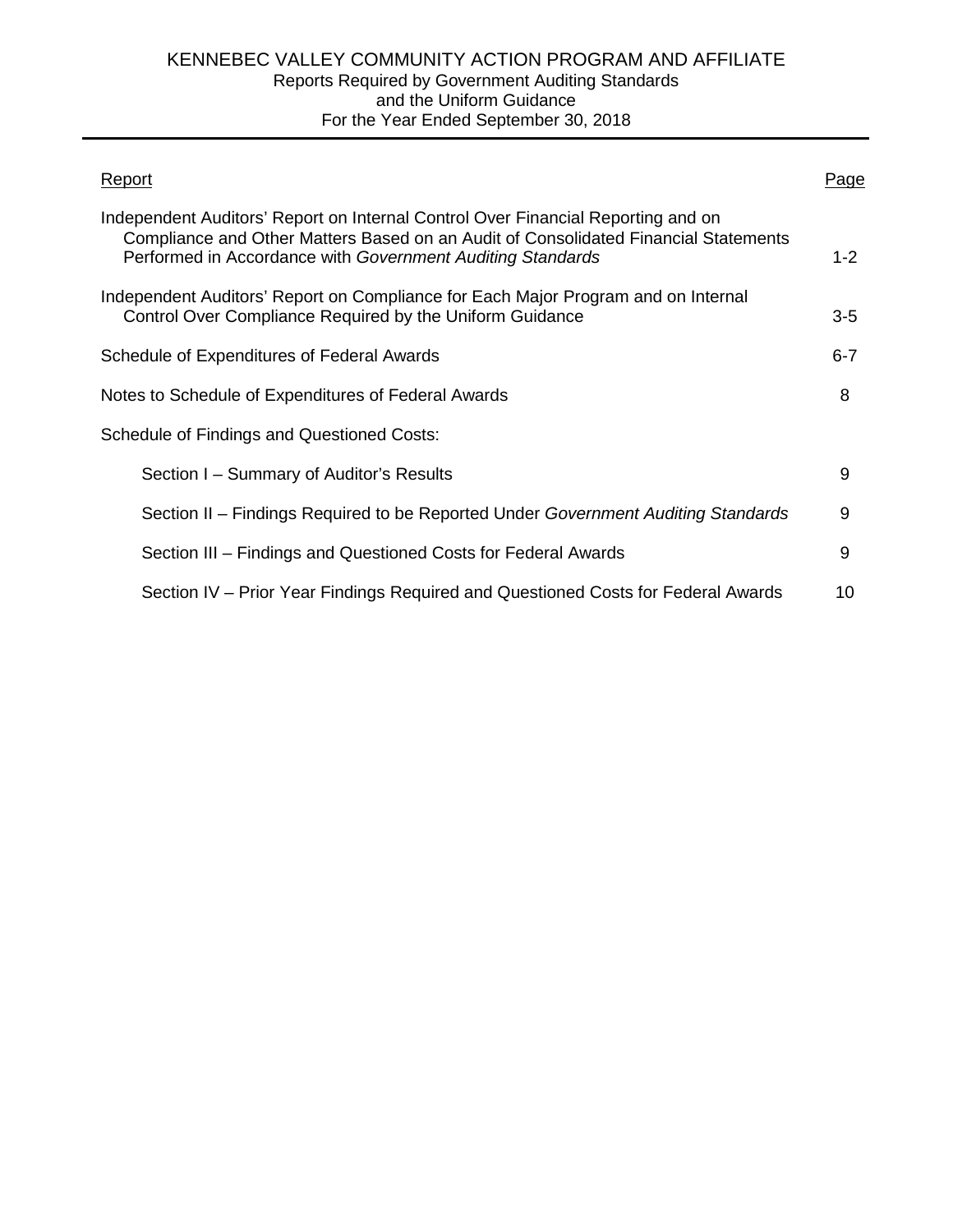

#### **INDEPENDENT AUDITORS' REPORT ON INTERNAL CONTROL OVER FINANCIAL REPORTING AND ON COMPLIANCE AND OTHER MATTERS BASED ON AN AUDIT OF CONSOLIDATED FINANCIAL STATEMENTS PERFORMED IN ACCORDANCE WITH** *GOVERNMENT AUDITING STANDARDS*

To the Board of Directors of Kennebec Valley Community Action Program and Affiliate

We have audited, in accordance with the auditing standards generally accepted in the United States of America and the standards applicable to financial audits contained in *Government Auditing Standards* issued by the Comptroller General of the United States, the consolidated financial statements of Kennebec Valley Community Action Program and Affiliate (a nonprofit organization), which comprise the consolidated statement of financial position as of September 30, 2018, and the related consolidated statement of activities and cash flows for the year then ended, and the related notes to the consolidated financial statements, and have issued our report thereon dated June 28, 2019.

#### **Internal Control Over Financial Reporting**

In planning and performing our audit of the consolidated financial statements, we considered Kennebec Valley Community Action Program and Affiliate's internal control over financial reporting (internal control) to determine the audit procedures that are appropriate in the circumstances for the purpose of expressing our opinion on the consolidated financial statements, but not for the purpose of expressing an opinion on the effectiveness of Kennebec Valley Community Action Program and Affiliate's internal control. Accordingly, we do not express an opinion on the effectiveness Kennebec Valley Community Action Program and Affiliate's internal control.

A *deficiency in internal control* exists when the design or operation of a control does not allow management or employees, in the normal course of performing their assigned functions, to prevent, or detect and correct, misstatements on a timely basis. A *material weakness* is a deficiency, or a combination of deficiencies, in internal control, such that there is a reasonable possibility that a material misstatement of the entity's consolidated financial statements will not be prevented, or detected and corrected on a timely basis. A *significant deficiency* is a deficiency, or a combination of deficiencies, in internal control that is less severe than a material weakness, yet important enough to merit attention by those charged with governance.

Our consideration of internal control was for the limited purpose described in the first paragraph of this section and was not designed to identify all deficiencies in internal control that might be material weaknesses or significant deficiencies. Given these limitations, during our audit, we did not identify any deficiencies in internal control that we consider to be material weaknesses. However, material weaknesses may exist that have not been identified.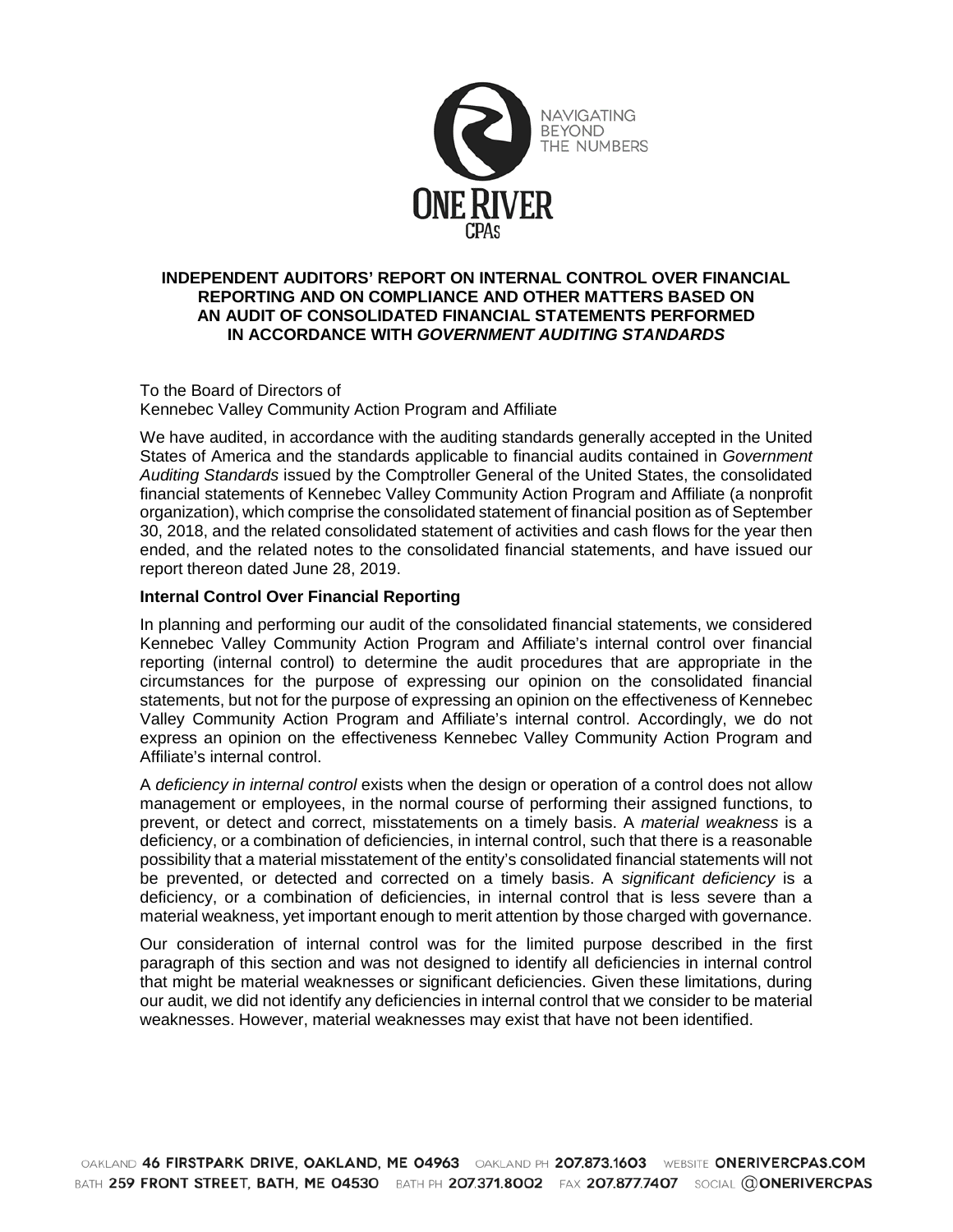#### **Compliance and Other Matters**

As part of obtaining reasonable assurance about whether Kennebec Valley Community Action Program and Affiliate's consolidated financial statements are free from material misstatement, we performed tests of its compliance with certain provisions of laws, regulations, contracts, and grant agreements, noncompliance with which could have a direct and material effect on the determination of financial statement amounts. However, providing an opinion on compliance with those provisions was not an objective of our audit, and accordingly, we do not express such an opinion. The results of our tests disclosed no instances of noncompliance or other matters that are required to be reported under *Government Auditing Standards.*

#### **Purpose of this Report**

The purpose of this report is solely to describe the scope of our testing of internal control and compliance and the results of that testing, and not to provide an opinion on the effectiveness of the Agency's internal control or on compliance. This report is an integral part of an audit performed in accordance with *Government Auditing Standards* in considering the Agency's internal control and compliance. Accordingly, this communication is not suitable for any other purpose.

*One River, CPAs*

June 28, 2019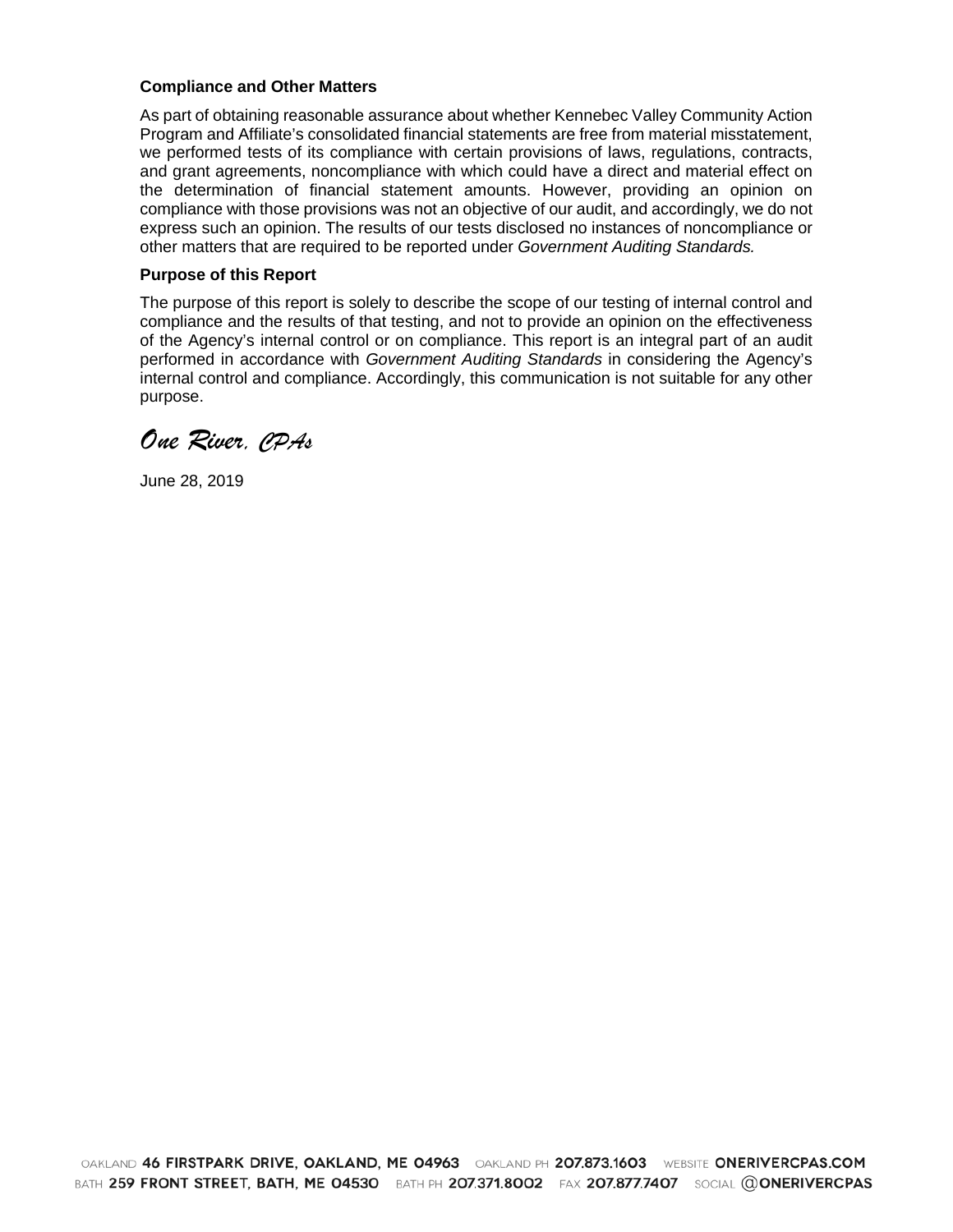

#### **INDEPENDENT AUDITORS' REPORT ON COMPLIANCE FOR EACH MAJOR PROGRAM AND ON INTERNAL CONTROL OVER COMPLIANCE REQUIRED BY THE UNIFORM GUIDANCE**

To the Board of Directors Kennebec Valley Community Action Program and Affiliate

#### **Report on Compliance for Each Major Federal Program**

We have audited Kennebec Valley Community Action Program and Affiliate's compliance with the types of compliance requirements described in the OMB Compliance Supplement that could have a direct and material effect on each of Kennebec Valley Community Action Program and Affiliate's major federal programs for the year ended September 30, 2018. Kennebec Valley Community Action Program and Affiliate's major federal programs are identified in the summary of auditor's results section of the accompanying schedule of findings and questioned costs.

#### *Management's Responsibility*

Management is responsible for compliance with federal statutes, regulations, and the terms and conditions of its federal awards applicable to its federal programs.

#### *Auditor's Responsibility*

Our responsibility is to express an opinion on compliance for each of Kennebec Valley Community Action Program and Affiliate's major federal programs based on our audit of the types of compliance requirements referred to above. We conducted our audit of compliance in accordance with auditing standards generally accepted in the United States of America; the standards applicable to financial audits contained in Government Auditing Standards, issued by the Comptroller General of the United States; and the audit requirements of Title 2 U.S. Code of Federal Regulations Part 200, Uniform Administrative Requirements, Cost Principles, and Audit Requirements for Federal Awards (Uniform Guidance). Those standards and the Uniform Guidance require that we plan and perform the audit to obtain reasonable assurance about whether noncompliance with the types of compliance requirements referred to above that could have a direct and material effect on a major federal program occurred. An audit includes examining, on a test basis, evidence about Kennebec Valley Community Action Program and Affiliate's compliance with those requirements and performing such other procedures as we considered necessary in the circumstances.

We believe that our audit provides a reasonable basis for our opinion on compliance for each major federal program. However, our audit does not provide a legal determination of Kennebec Valley Community Action Program and Affiliate's compliance.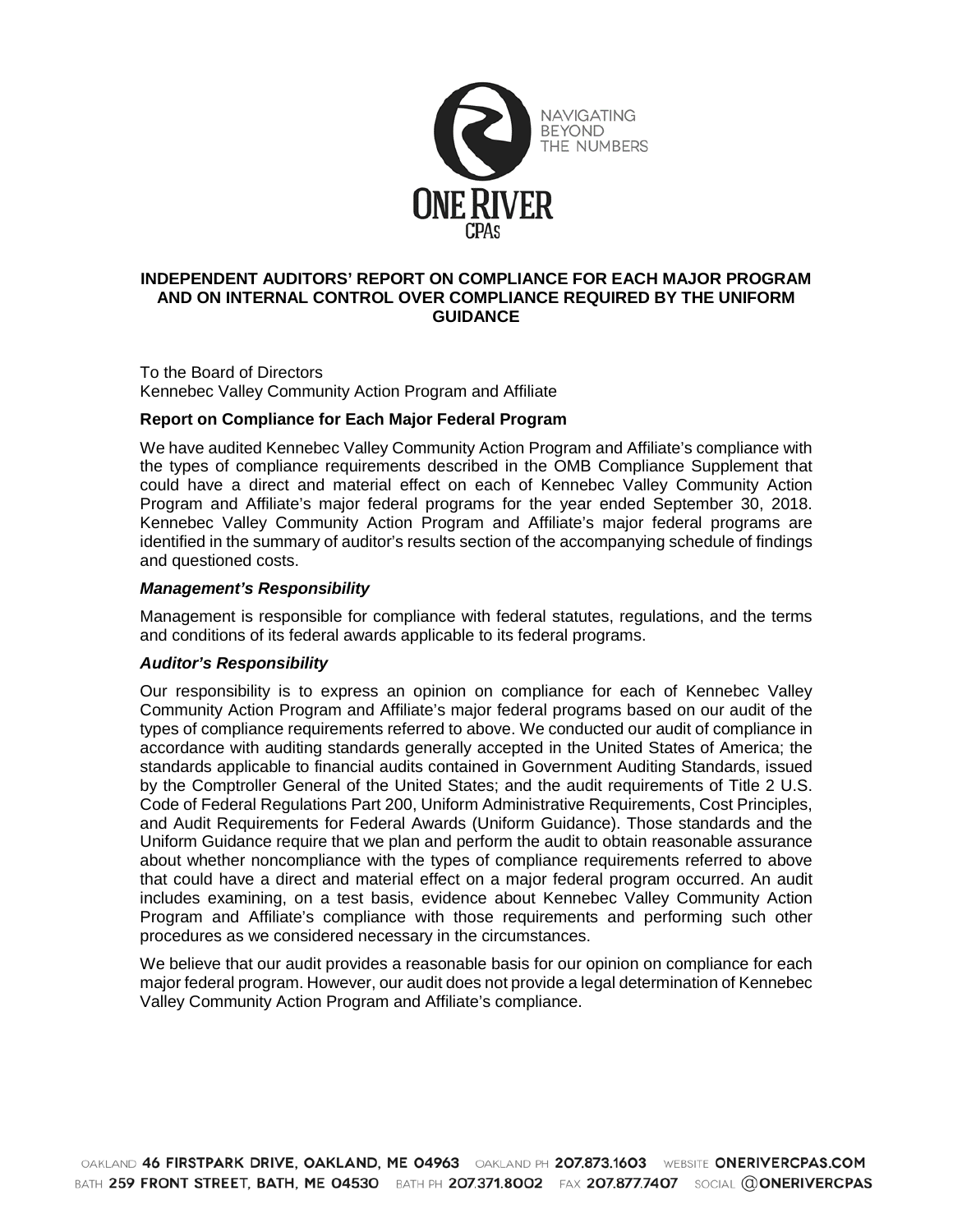#### *Opinion on Each Major Federal Program*

In our opinion, Kennebec Valley Community Action Program and Affiliate complied, in all material respects, with the types of compliance requirements referred to above that could have a direct and material effect on each of its major federal programs for the year ended September 30, 2018.

#### **Report on Internal Control Over Compliance**

Management of Kennebec Valley Community Action Program and Affiliate is responsible for establishing and maintaining effective internal control over compliance with the types of compliance requirements referred to above. In planning and performing our audit of compliance, we considered Kennebec Valley Community Action Program and Affiliate's internal control over compliance with the types of requirements that could have a direct and material effect on each major federal program to determine the auditing procedures that are appropriate in the circumstances for the purpose of expressing an opinion on compliance for each major federal program and to test and report on internal control over compliance in accordance with the Uniform Guidance, but not for the purpose of expressing an opinion on the effectiveness of internal control over compliance. Accordingly, we do not express an opinion on the effectiveness of Kennebec Valley Community Action Program and Affiliate's internal control over compliance.

A deficiency in internal control over compliance exists when the design or operation of a control over compliance does not allow management or employees, in the normal course of performing their assigned functions, to prevent, or detect and correct, noncompliance with a type of compliance requirement of a federal program on a timely basis. A material weakness in internal control over compliance is a deficiency, or combination of deficiencies, in internal control over compliance, such that there is a reasonable possibility that material noncompliance with a type of compliance requirement of a federal program will not be prevented, or detected and corrected, on a timely basis. A significant deficiency in internal control over compliance is a deficiency, or a combination of deficiencies, in internal control over compliance with a type of compliance requirement of a federal program that is less severe than a material weakness in internal control over compliance, yet important enough to merit attention by those charged with governance.

Our consideration of internal control over compliance was for the limited purpose described in the first paragraph of this section and was not designed to identify all deficiencies in internal control over compliance that might be material weaknesses or significant deficiencies. We did not identify any deficiencies in internal control over compliance that we consider to be material weaknesses. However, material weaknesses may exist that have not been identified.

The purpose of this report on internal control over compliance is solely to describe the scope of our testing of internal control over compliance and the results of that testing based on the requirements of the Uniform Guidance. Accordingly, this report is not suitable for any other purpose.

#### **Report on Schedule of Expenditures of Federal Awards Required by the Uniform Guidance**

We have audited the consolidated financial statements of Kennebec Valley Community Action Program and Affiliate as of and for the year ended September 30, 2018, and we have issued our report thereon dated June 28, 2019 which contained an unmodified opinion on those consolidated financial statements. Our audit was conducted for the purpose of forming an opinion on the consolidated financial statements as a whole. The accompanying schedule of expenditures of federal awards is presented for purposes of additional analysis as required by the Uniform Guidance and is not a required part of the consolidated financial statements. Such information is the responsibility of management and was derived from and relates directly to the underlying accounting and other records used to prepare the consolidated financial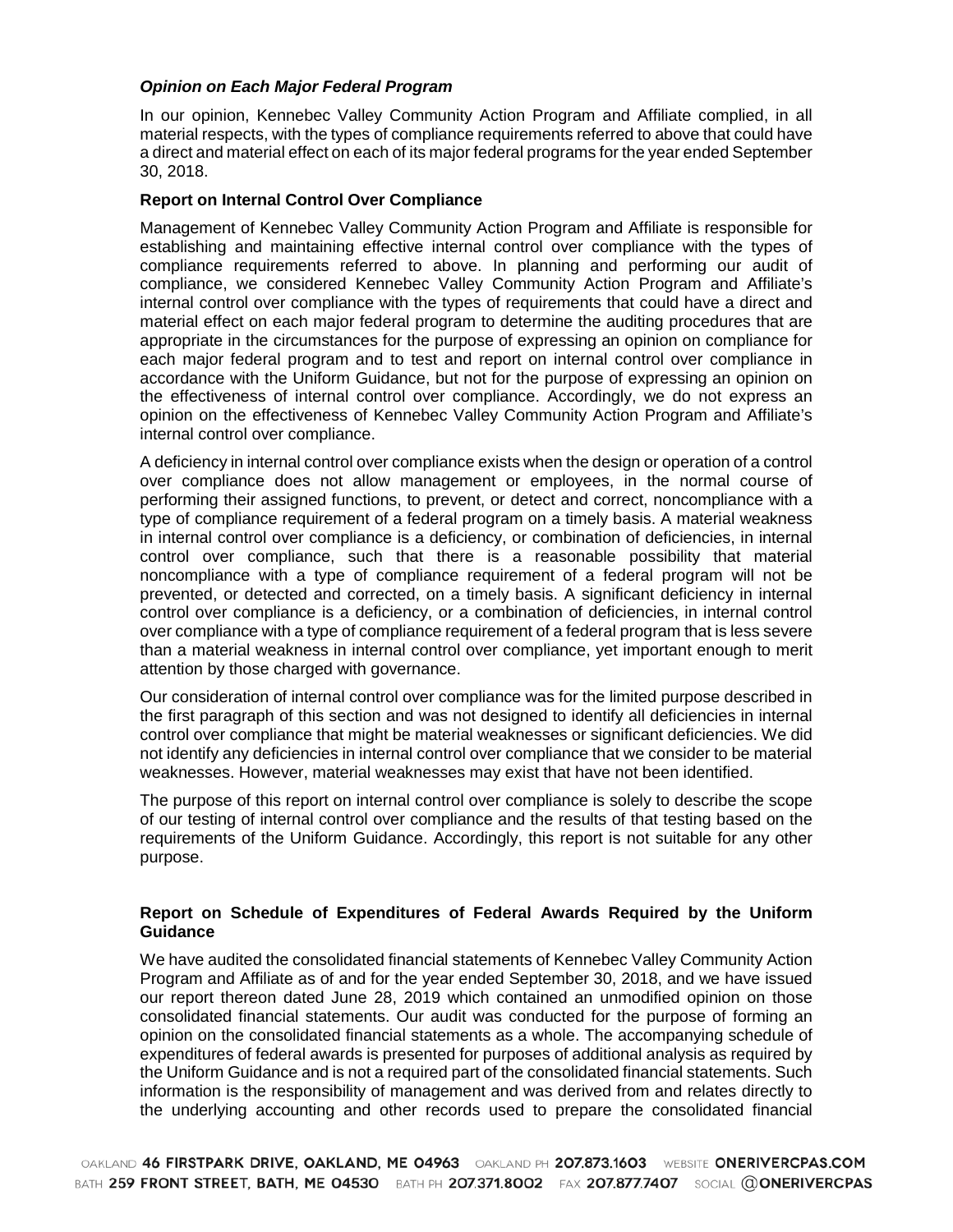statements. The information has been subjected to the auditing procedures applied in the audit of the consolidated financial statements and certain additional procedures, including comparing and reconciling such information directly to the underlying accounting and other records used to prepare the consolidated financial statements or to the consolidated financial statements themselves, and other additional procedures in accordance with auditing standards generally accepted in the United States of America. In our opinion, the schedule of expenditures of federal awards is fairly stated in all material respects in relation to the consolidated financial statements as a whole.

*One River, CPAs*

June 28, 2019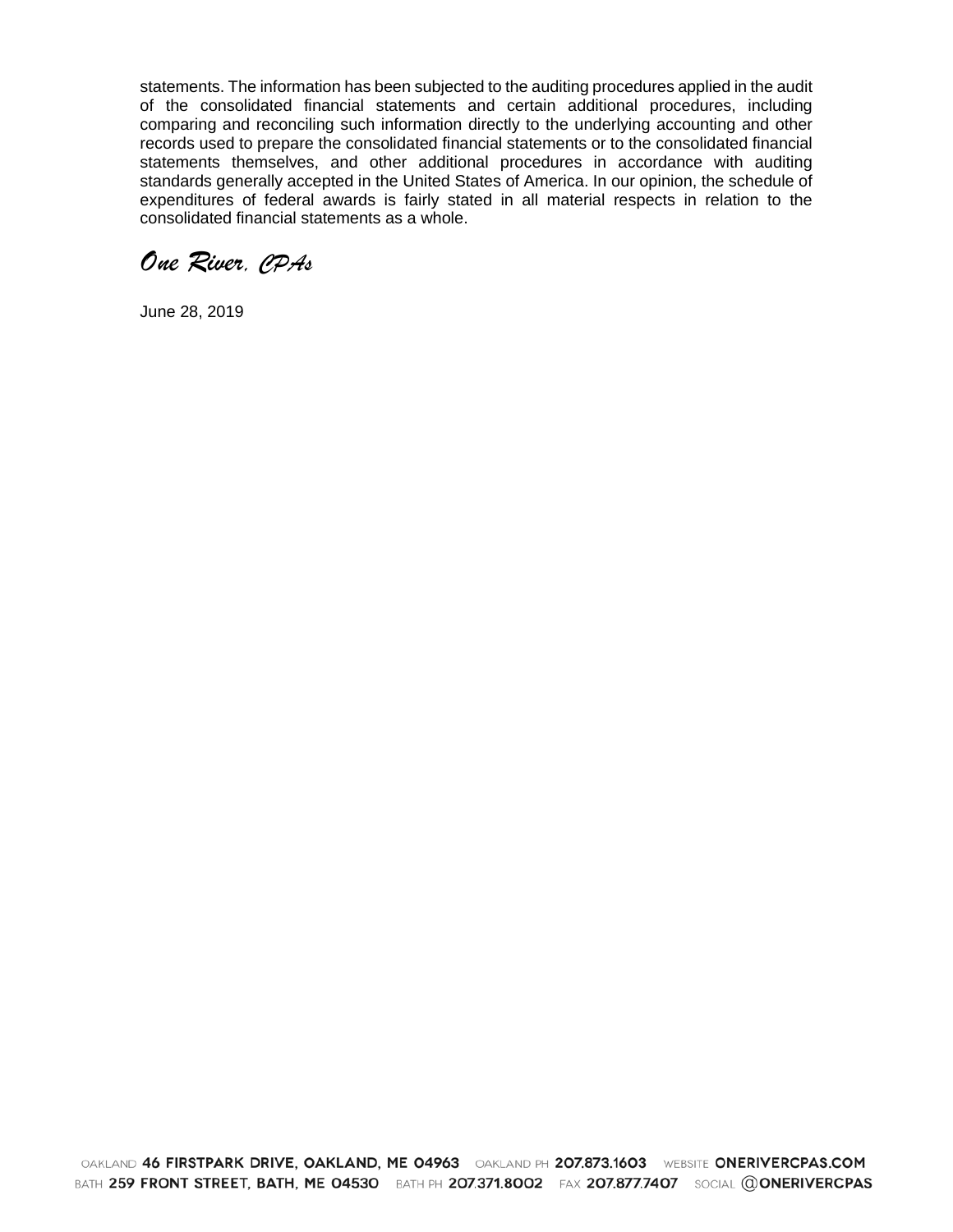# **KENNEBEC VALLEY COMMUNITY ACTION PROGRAM Schedule of Expenditures of Federal Awards Year Ended September 30, 2018**

| Federal Grantor/                                                                                    |                  |                                        |                                        |               |
|-----------------------------------------------------------------------------------------------------|------------------|----------------------------------------|----------------------------------------|---------------|
| Pass-Through Grantor/                                                                               | <b>CFDA</b>      | Award                                  | Award                                  | Federal       |
| Program Title                                                                                       | number           | number                                 | term                                   | expenditures  |
| U.S. Department of Health and Human Services:                                                       |                  |                                        |                                        |               |
| Direct Awards:                                                                                      |                  |                                        |                                        |               |
| <b>Head Start</b>                                                                                   | 93.600           | 01CH2219/05                            | 09/01/18-08/31/19                      | \$<br>280.093 |
| <b>Head Start</b>                                                                                   | 93.600           | 01CH2219/04                            | 09/01/17-08/31/18                      | 2,981,975     |
| Early Head Start/Child Care Partnership                                                             | 93.600           | 01HP0008/04                            | 09/01/18-08/31/19                      | 125,445       |
| Early Head Start/Child Care Partnership                                                             | 93.600           | 01HP0008/03                            | 09/01/17-08/31/18                      | 1,319,102     |
| Subtotal U.S. Department of Health and Human Services Head Start                                    |                  |                                        |                                        | 4,706,615     |
| Pass-through State Department of Health and Human Services:                                         |                  |                                        |                                        |               |
| <b>Community Services Block Grant</b>                                                               | 93.569           | CFS-18-7004B                           | 10/01/17-09/30/18                      | 395,205       |
| Social Services Block Grant/KV Van Low-Income & Child Welfare                                       | 93.667           | CFS-19-4014A                           | 07/01/18-06/30/20                      | 38,522        |
| Social Services Block Grant/KV Van Low-Income                                                       | 93.667           | CFS-18-4004C                           | 07/01/17-06/30/18                      | 130,616       |
| Subtotal U.S. Department of Health and Human                                                        |                  |                                        |                                        |               |
| Services/State DHHS                                                                                 |                  |                                        |                                        | 564,343       |
| <b>TANF Cluster:</b>                                                                                |                  |                                        |                                        |               |
| Pass-through State Department of Health and Human Services:                                         |                  |                                        |                                        |               |
| Temporary Assistance for Needy Families/Youth Outreach                                              | 93.558           | COM-17-114                             | 04/01/17-03/31/19                      | 53,517        |
| Temporary Assistance for Needy Families/State Head Start                                            | 93.558           | CFS-19-1406                            | 07/01/18-06/30/19                      | 8,712         |
| Temporary Assistance for Needy Families/State Head Start                                            | 93.558           | CFS-17-1406                            | 07/01/16-06/30/18                      | 52,273        |
| Subtotal TANF Cluster U.S. Department of Health and Human                                           |                  |                                        |                                        |               |
| Services/State DHHS                                                                                 |                  |                                        |                                        | 114,502       |
| Pass-through Maine Children's Trust:                                                                |                  |                                        |                                        |               |
| Temporary Assistance for Needy Families/Home Visiting                                               | 93.558           | MCT-17-113                             | 10/01/17-09/30/18                      | 477,373       |
| Subtotal TANF Cluster U.S. Department of Health and Human Services/                                 |                  |                                        |                                        |               |
| Maine Children's Trust/Home Visiting & Child Abuse & Neglect Programs                               |                  |                                        |                                        | 477,373       |
| Pass-through Alfond Youth Center                                                                    |                  |                                        |                                        |               |
| Temporary Assistance for Needy Families                                                             | 93.558           |                                        | 11/01/17-06/30/18                      | 4,925         |
| Temporary Assistance for Needy Families                                                             | 93.558           |                                        | 07/01/18-06/30/19                      | 200           |
| Subtotal TANF Cluster U.S. Department of Health and Human Services/                                 |                  |                                        |                                        |               |
| Alfond Youth Center                                                                                 |                  |                                        |                                        | 5,125         |
| <b>Total TANF Cluster</b>                                                                           |                  |                                        |                                        | 597,000       |
| Pass-through Maine State Housing Authority:                                                         | 93.568           |                                        |                                        | 82,474        |
| Low-Income Home Energy Assistance/Fuel Assistance                                                   | 93.568           | None<br>None                           | 07/01/18-08/20/19                      | 355,304       |
| Low-Income Home Energy Assistance/Fuel Assistance                                                   |                  |                                        | 07/01/17-08/20/18                      | 376,897       |
| Low-Income Home Energy Assistance/Fuel Assistance<br>Low-Income Home Energy Assistance/Assurance 16 | 93.568<br>93.568 | None<br>None                           | 07/01/16-07/31/18<br>10/01/17-03/31/19 | 45,975        |
| Low-Income Home Energy Assistance/Weatherization Program                                            | 93.568           | None                                   | 10/01/17-03/31/20                      |               |
| Low-Income Home Energy Assistance/Weatherization Program                                            | 93.568           | None                                   | 10/01/16-03/31/19                      | 795,741       |
| Low-Income Home Energy Assistance/Weatherization Program                                            | 93.568           | None                                   | 10/01/15-03/31/19                      | 724,763       |
| Subtotal U.S. Department of Health and Human                                                        |                  |                                        |                                        |               |
| Services/MSHA Low-Income Home Energy Assistance                                                     |                  |                                        |                                        | 2,381,154     |
| Pass-through State Department of Judicial Branch:                                                   |                  |                                        |                                        |               |
| Grants to States for Access & Visitation Programs                                                   | 93.597           | 20170922000000001138 10/01/17-09/30/18 |                                        | 10,350        |
| Subtotal U.S. Department Health and Human                                                           |                  |                                        |                                        |               |
| Services/State Judicial Branch Grants to States for Access/Visitation                               |                  |                                        |                                        | 10,350        |
| Maternal, Infant, and Early Childhood Home Visiting Cluster                                         |                  |                                        |                                        |               |
| Pass-through Maine Children's Trust:                                                                |                  |                                        |                                        |               |
| ACA Maternal, Infant, & Early Childhood Home Visiting Program                                       | 93.505           | MCT-17-113                             | 10/01/17-09/30/18                      | 318,325       |
| ACA Maternal, Infant, & Early Childhood Home Visiting Formula Program                               | 93.870           | MCT-17-113                             | 10/01/17-09/30/18                      | 32,038        |
| Subtotal Maternal, Infant, and Early Childhood Home Visiting Cluster                                |                  |                                        |                                        |               |
| U.S. Department of Health and Human Services/Maine Children's Trust/                                |                  |                                        |                                        |               |
| Home Visiting & Child Abuse & Neglect Programs                                                      |                  |                                        |                                        | 350,363       |
| Total Maternal, Infant, and Early Childhood Home Visiting Cluster                                   |                  |                                        |                                        | 350,363       |
| Pass-through Maine Children's Trust:                                                                |                  |                                        |                                        |               |
| Social Services Block Grant/CAN - Somerset County                                                   | 93.667           |                                        | 07/01/17-06/30/18                      | 38,002        |
| Social Services Block Grant/CAN - Kennebec County                                                   | 93.667           |                                        | 07/01/17-06/30/18                      | 35,122        |
| Subtotal U.S. Department of Health and Human Services/                                              |                  |                                        |                                        |               |
| Maine Children's Trust/Home Visiting & Child Abuse & Neglect Programs                               |                  |                                        |                                        | 73,124        |
| Total U.S. Department of Health and Human Services/                                                 |                  |                                        |                                        |               |
| Maine Children's Trust/Home Visiting & Child Abuse & Neglect Programs                               |                  |                                        |                                        | 423,487       |
| Pass-through Western Maine Community Action:                                                        |                  |                                        |                                        |               |
| PPHF CA to Support Navigators in FF & State Partnership Exchanges                                   | 93.332           | 1 NAVCA150160-01-00                    | 09/13/17-09/12/18                      | 36,000        |
| Subtotal U.S. Department of Health and Human Services/WMCA                                          |                  |                                        |                                        |               |
| PPHF CA to Support Navigators in FF & State Partnership Exchanges                                   |                  |                                        |                                        | 36,000        |
| Pass-through Consumers for Affordable Health Care:                                                  |                  |                                        |                                        |               |
| Children's Health Insurance Program/Connecting Kids to Coverage                                     | 93.767           | 1ZOCMS331508-01-01                     | 07/01/17-06/30/18                      | 4,308         |
| Subtotal U.S. Department of Health and Human Services/CAHC                                          |                  |                                        |                                        |               |
| Children's Health Insurance Program                                                                 |                  |                                        |                                        | 4,308         |
| Total U.S. Department of Health and Human Services                                                  |                  |                                        |                                        | 8,723,257     |
|                                                                                                     |                  |                                        |                                        |               |
| U.S. Department of Energy:<br>Pass-through Maine State Housing Authority:                           |                  |                                        |                                        |               |
| Weatherization Assistance for Low-Income Persons                                                    | 81.042           | None                                   | 04/01/18-03/31/19                      | 58,586        |
| Weatherization Assistance for Low-Income Persons                                                    | 81.042           | None                                   | 04/01/17-03/31/18                      | 265,238       |
| Total U.S. Department of Energy                                                                     |                  |                                        |                                        | 323,824       |
|                                                                                                     |                  |                                        |                                        |               |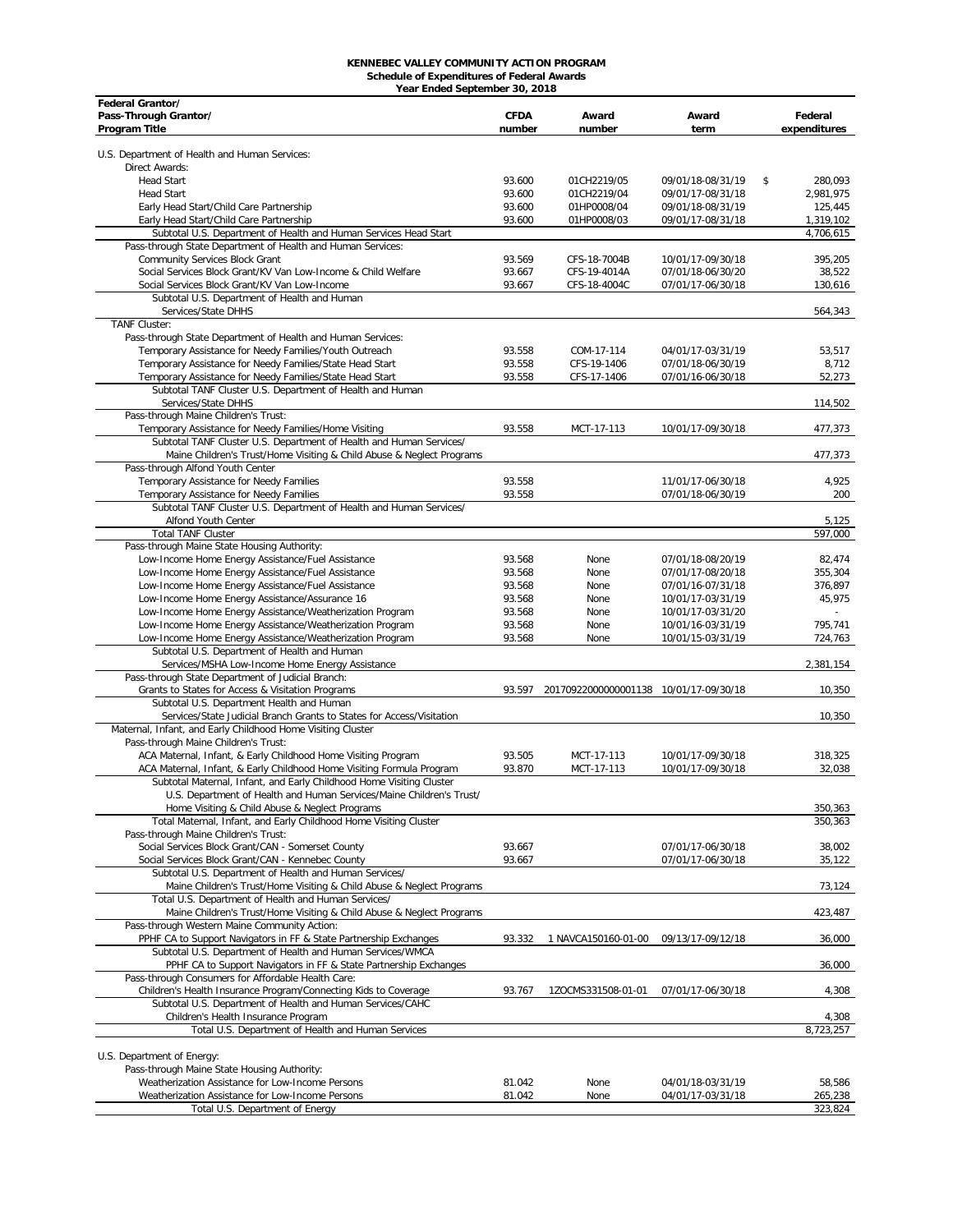#### **KENNEBEC VALLEY COMMUNITY ACTION PROGRAM Schedule of Expenditures of Federal Awards, Continued**

| Federal Grantor/                                                           |                       |                 |                   |                         |
|----------------------------------------------------------------------------|-----------------------|-----------------|-------------------|-------------------------|
| Pass-Through Grantor/<br>Program Title                                     | <b>CFDA</b><br>number | Award<br>number | Award<br>term     | Federal<br>expenditures |
|                                                                            |                       |                 |                   |                         |
| U.S. Department of Agriculture:                                            |                       |                 |                   |                         |
| Pass-through State Department of Health and Human Services:                |                       |                 |                   |                         |
| Child & Adult Care Food Program                                            | 10.558                | FP-18-448       | 10/01/17-09/30/18 | 168,131                 |
| Total U.S. Department of Agriculture                                       |                       |                 |                   | 168,131                 |
| U.S. Department of Transportation:                                         |                       |                 |                   |                         |
| Pass-through Maine Department of Transportation:                           |                       |                 |                   |                         |
| Formula Grants for Rural Areas                                             | 20.509                | CSN 39506       | 07/01/18-06/30/19 | 133,284                 |
| Formula Grants for Rural Areas                                             | 20.509                | CSN 39090       | 07/01/17-06/30/18 | 6,566                   |
| Formula Grants for Rural Areas                                             | 20.509                | CSN 38050       | 07/01/17-06/30/18 | 374,011                 |
| Subtotal U.S. DOT/Maine DOT Formula Grants for Other than                  |                       |                 |                   |                         |
| <b>Urbanized Areas</b>                                                     |                       |                 |                   | 513,861                 |
| Transit Services Programs Cluster:                                         |                       |                 |                   |                         |
| Enhanced Mobility for Seniors and Individuals with Disabilities            | 20.513                | CSN 37367       | 04/27/17-04/30/24 | 226,114                 |
| Total Transit Services Programs Cluster U.S. Department of Transportatrion |                       |                 |                   | 226,114                 |
| Total U.S. Department of Transportation                                    |                       |                 |                   | 739,975                 |
|                                                                            |                       |                 |                   |                         |
| U.S. Department of Housing & Urban Development:                            |                       |                 |                   |                         |
| Pass-through Maine Department of Economic and Community Development/       |                       |                 |                   |                         |
| City of Rockland:                                                          |                       |                 |                   |                         |
| Community Development Block Grants/State's Program                         | 14.228                | None            | 04/01/18-06/01/19 | 46.972                  |
| Community Development Block Grants/State's Program                         | 14.228                | None            | 03/01/17-05/01/18 | 204,560                 |
| Total U.S. Department of Housing & Urban Development                       |                       |                 |                   | 251,532                 |
| U.S. Department of Treasury:                                               |                       |                 |                   |                         |
| Pass-through NeighborWorks America:                                        |                       |                 |                   |                         |
|                                                                            |                       |                 |                   |                         |
| NeighborWorks America/HUD Home Ownership Ed & Counseling                   | 21.000                | None            | 04/01/18-03/31/19 | 6.568                   |
| NeighborWorks America/HUD Home Ownership Ed & Counseling                   | 21.000                | None            | 04/01/17-03/31/18 | 18,766                  |
| NeighborWorks America/Strategic Investment Fund                            | 21.000                | None            | 10/1/17-9/30/18   | 34,000                  |
| NeighborWorks America/Safe & Sound                                         | 21.000                | None            | 10/1/17-9/30/18   | 45,500                  |
| NeighborWorks America                                                      | 21.000                | None            | 10/01/17-Open     | 41,267                  |
| NeighborWorks America                                                      | 21.000                | None            | 10/01/16-Open     | 63,733                  |
| Total U.S. Department of Treasury/NeighborWorks America                    |                       |                 |                   | 209,834                 |
|                                                                            |                       |                 |                   |                         |
| <b>Total Expenditures of Federal Awards</b>                                |                       |                 |                   | \$<br>10.416.553        |

See accompanying notes to schedule of expenditures of federal awards.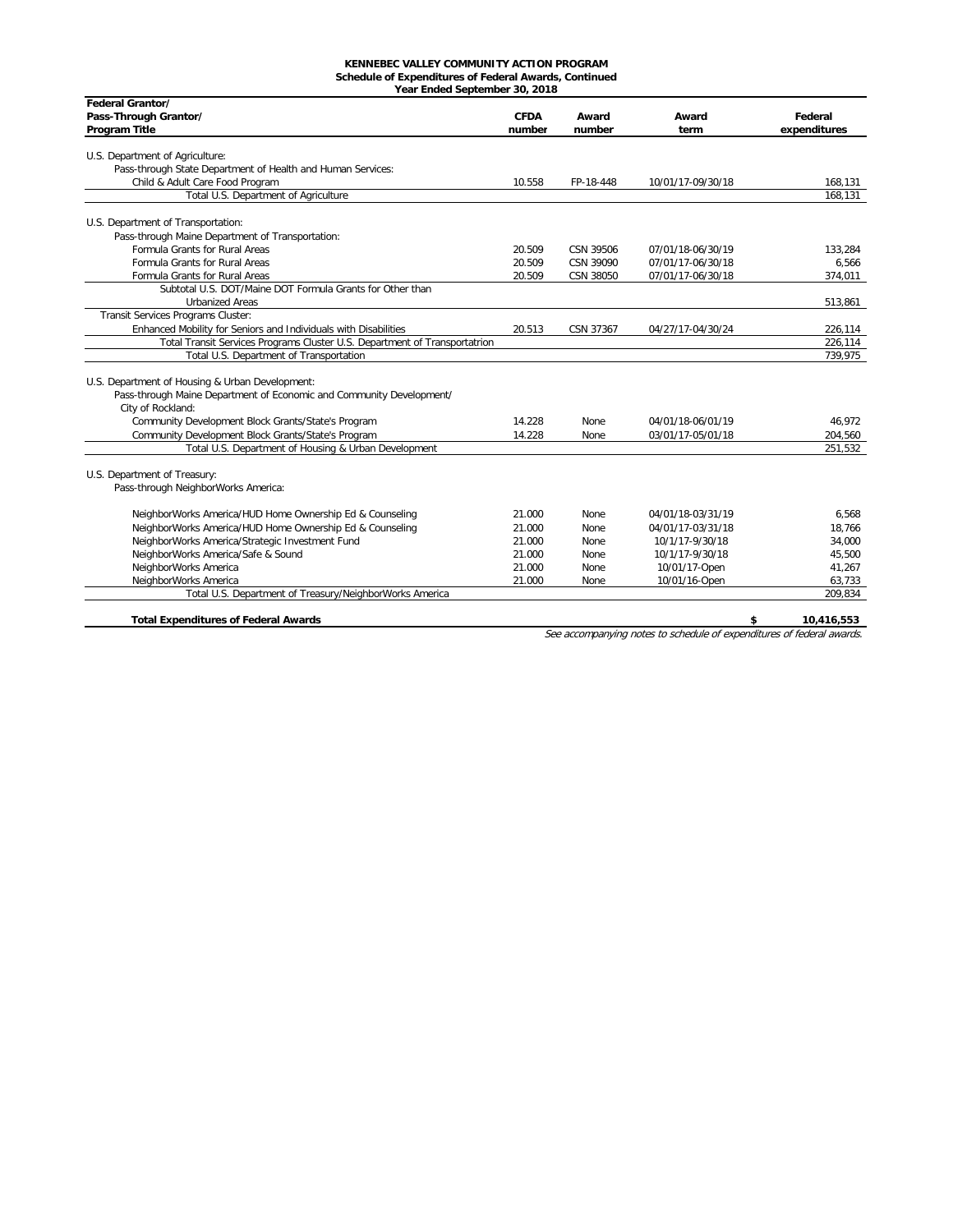## KENNEBEC VALLEY COMMUNITY ACTION PROGRAM AND AFFILIATE Notes to Schedule of Expenditures of Federal Awards September 30, 2018

#### PURPOSE OF THE SCHEDULE

The Uniform Guidance requires a Schedule of Expenditures of Federal Awards showing total expenditures for each federal award program as identified in the Catalog of Federal Domestic Assistance (CFDA).

## SIGNIFICANT ACCOUNTING POLICIES

- A. Reporting Entity The accompanying schedule includes all federal award programs of Kennebec Valley Community Action Program and Affiliate for the fiscal year ended September 30, 2018. The reporting entity is defined in the notes to consolidated financial statements of Kennebec Valley Community Action Program and Affiliate.
- B. Basis of Presentation The information in the accompanying schedule of expenditures of federal awards is presented in accordance with the Uniform Guidance.
	- 1. Pursuant to the Uniform Guidance, federal awards are defined as assistance provided by a federal agency, either directly or indirectly, in the form of grants, contracts, cooperative agreements, loans, loan guarantees, property, interest subsidies, insurance, or direct appropriations.
	- 2. Major Programs The Uniform Guidance establishes the level of expenditures or expenses to be used in defining major federal award programs. Major programs for the Kennebec Valley Community Action Program and Affiliate are identified in the summary of auditor's results in the Schedule of Findings and Questioned Costs.
- C. Basis of Accounting The information presented in the Schedule of Expenditures of Federal Awards is presented on the accrual basis of accounting, which is consistent with the reporting in the Kennebec Valley Community Action Program and Affiliate's consolidated financial statements.
- D. Indirect Cost Rate The Organization has not elected to use the 10% de minimis indirect cost rate.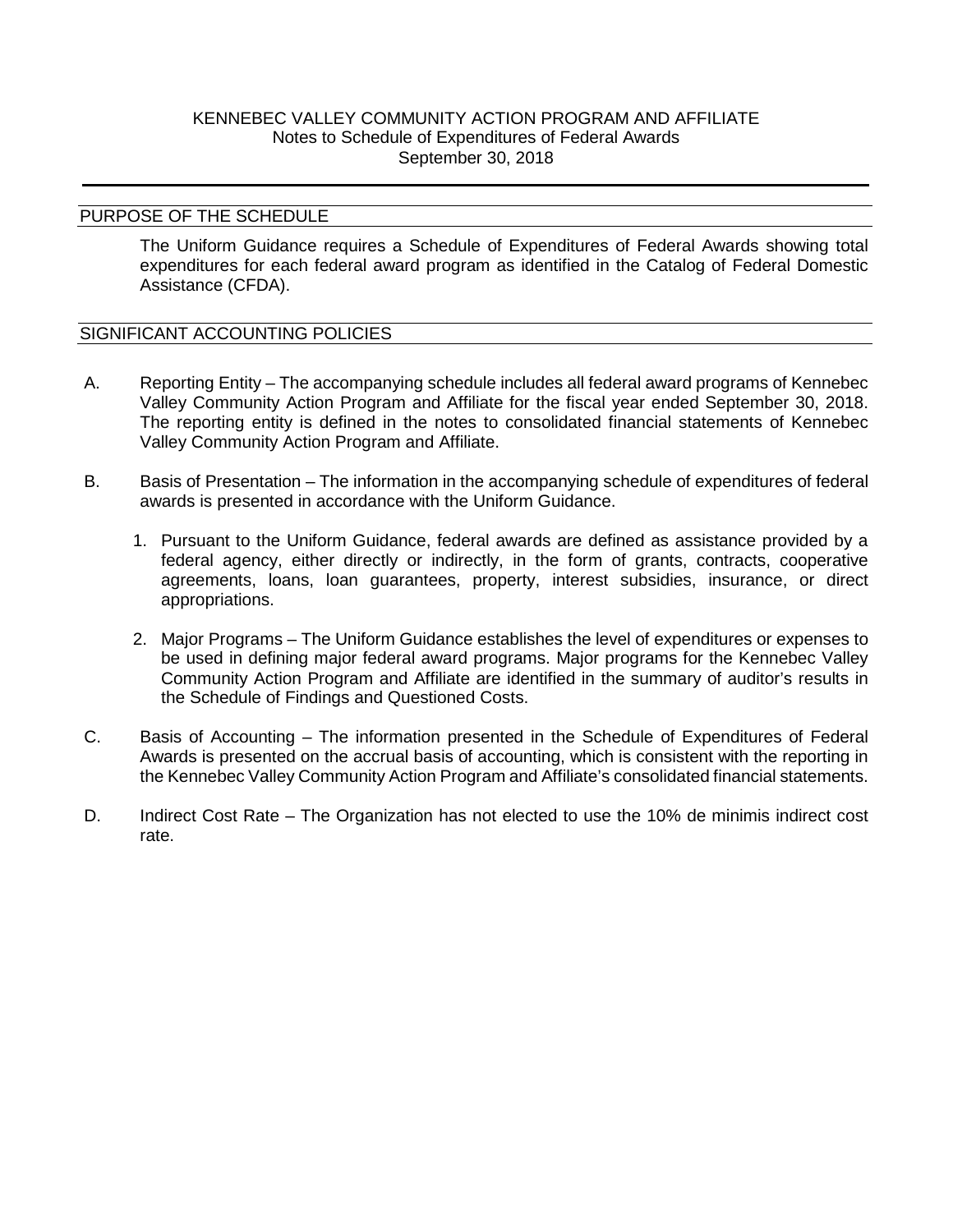#### KENNEBEC VALLEY COMMUNITY ACTION PROGRAM AND AFFILIATE Schedule of Findings and Questioned Costs September 30, 2018

**Section I – Summary of Auditor's Results** 

# *Consolidated financial statements*  Type of auditor's report issued: Unmodified Internal control over financial reporting: Material weaknesses identified? No was a state of the state of the state of the state of the state of the state of the state of the state of the state of the state of the state of the state of the state of the state of the Significant deficiency identified? No was a set of the state of the state of the state of the state of the state of the state of the state of the state of the state of the state of the state of the state of the state of th Noncompliance material to consolidated financial statements noted? No *Federal Awards*  Internal control over major programs: Material weaknesses identified? No Significant deficiency identified? No was a state of the state of the state of the state of the state of the state of the state of the state of the state of the state of the state of the state of the state of the state of Type of auditor's report issued on compliance for major programs: Unmodified Any audit findings disclosed that are required to be reported in accordance with the Uniform Guidance? No was a state of the Uniform Guidance of the Uniform Countries of the Uniform Countries of the Uniform Countries of the Uniform Countries of the Uniform Countries of the Uniform Countries of the Unif Identification of major programs: CFDA Number(s) **Name of Federal Program or Cluster Name of Federal Program or Cluster** 93.568 93.558 Dollar threshold used to distinguish Low-Income Home Energy Assistance TANF Cluster between Type A and Type B programs:  $$750,000$ Auditee qualified as low-risk auditee? Auditee was a series of the series of the series of the Yes

**Section II – Findings Required to be Reported under Government Auditing Standards**  None

**Section III – Findings and Questioned Costs for Major Federal Awards**  None